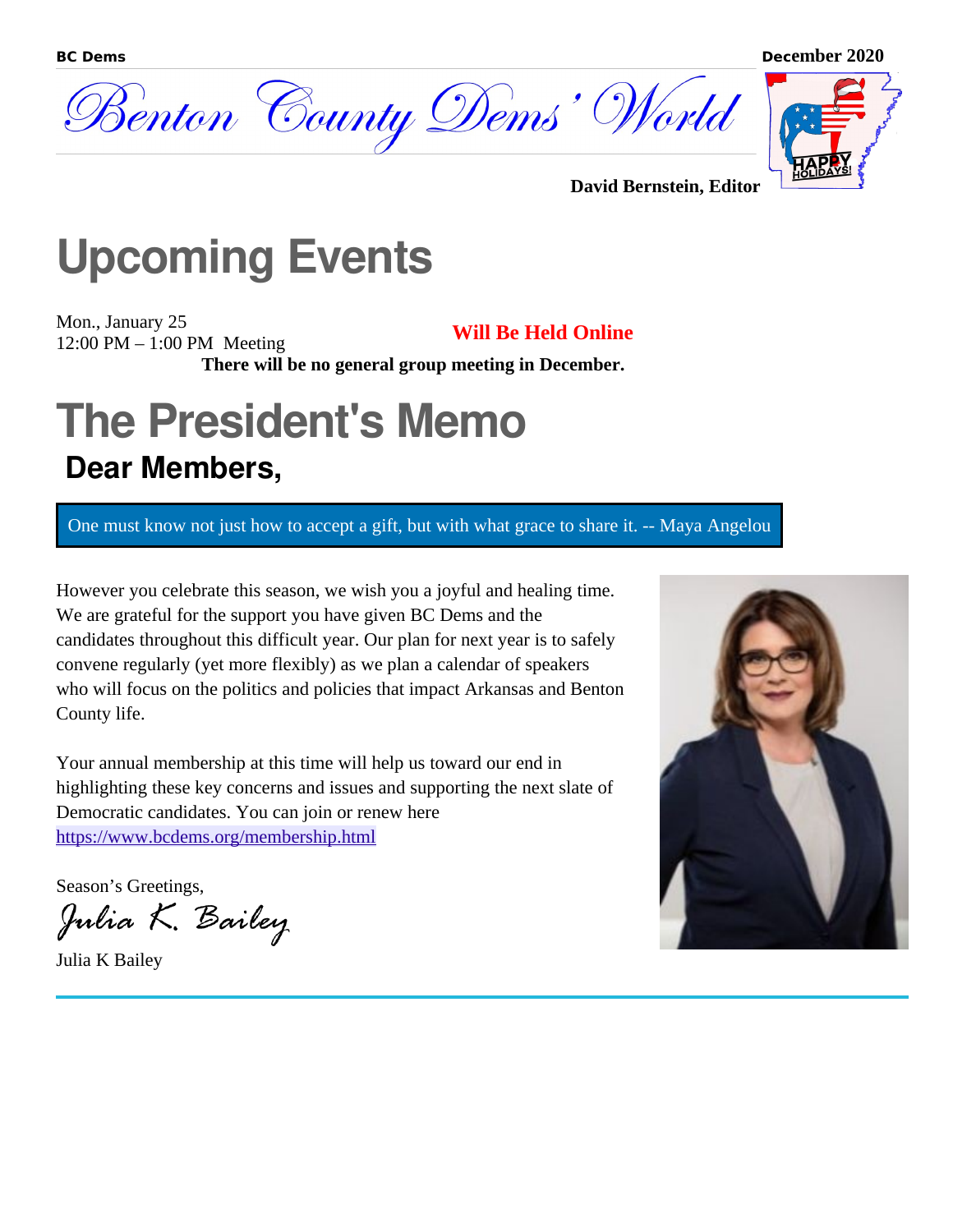### **Virtual General Meetings Hosted on Zoom Until Further Notice.**

Topic: BC Dems General Meeting Date & Time: **January 25, 2021, 12:00 PM** Central Time (US and Canada)

[Join Zoom Meeting](https://us02web.zoom.us/j/88007228858?pwd=V3FNMDFnSzlrb0M2QkxOazBPNEIzQT09)

Meeting ID: 880 0722 8858 Password: 908353

Join Zoom Meeting by clicking the URL from your device, or dialing into the call number below. (312) 626-6799

## **Our January Speaker Judith Tavano, M.A., SHRM-SCP, SPHR**

**Who Elected Our President? A Generational Review of 2020 General Election Results**

Judith Tavano has been studying generational dynamics, diversity, and theory for the past 20 years. She has seen the Boomers age, Xers struggle to find their place, Millennials distrust, and Generation Z, our Post Millennials, rise up and find their voice. She has examined two presidential elections and one mid-term election through a generational lens, and over the past several months, Judith has begun studying the most recent (yet-to-be-named) generation and how the 2020 pandemic will shape their lives as they mature.

Judith is a graduate and postgraduate of Simmons University, Boston, a long time human resource professional and consultant, a retiree of the University of Arkansas, a nationally recognized generations scholar, an active advocate for veterans in the workplace, and the daughter of two extraordinary members of the Greatest Generation.

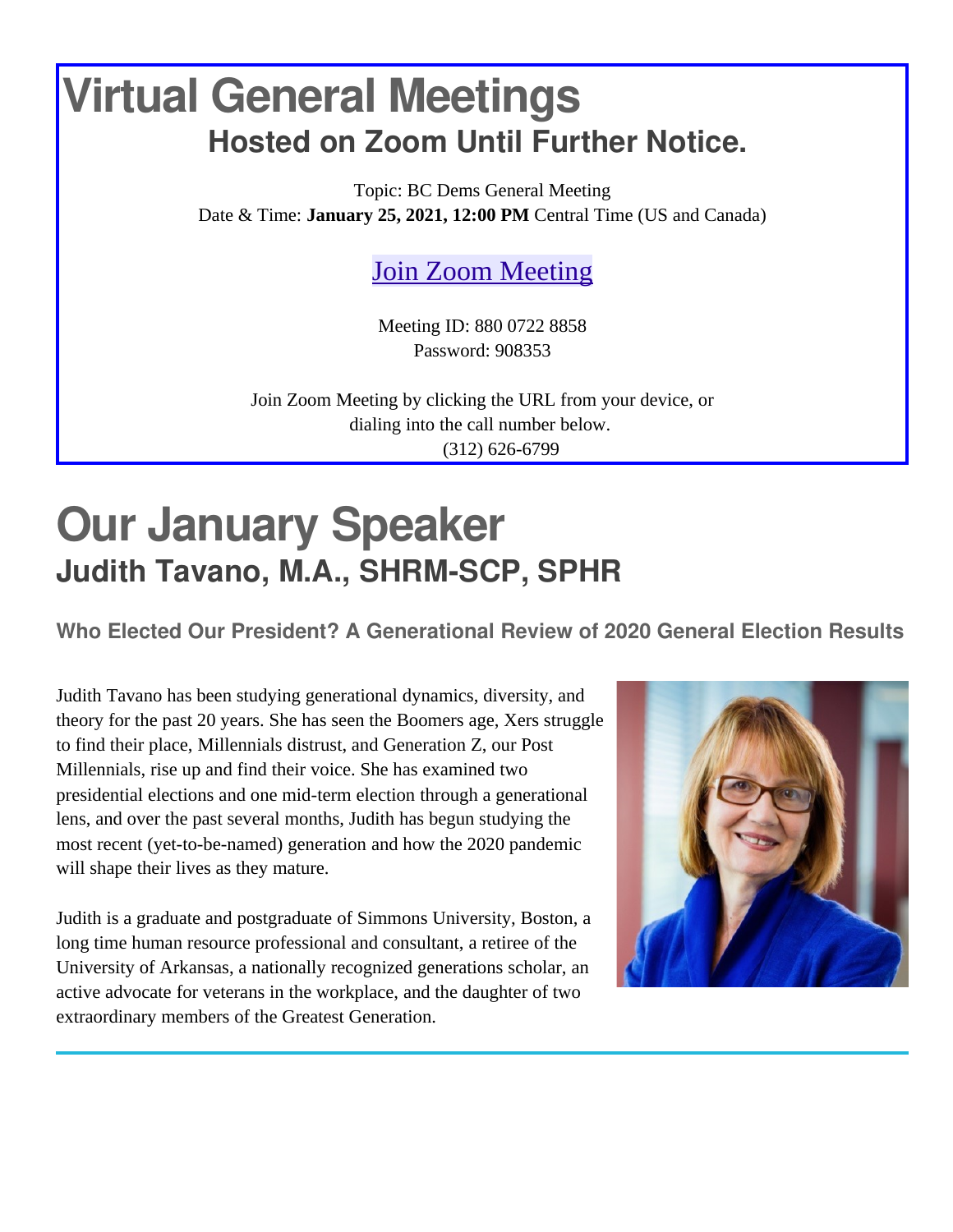# **Farewell, Adiós, Ciao!**

As we turn the calendar page, our organization also needs to turn a page in our history. We say farewell -- but not goodbye -- to a few members of our leadership.

**Walter Hinojosa** will be leaving the board as Vice-President.

**Eunice Van Tuyl** will still be our Immediate Past President for now but is stepping back from her active role on the board.

**Betty Cauldwell** has also decided to leave the board.

However, all have assured us that they will be staying around as a vital member of our organization. This means we can call on any of these folks for advice or institutional memory.

Thank you for everything you have done for this organization and the inspiration you have been to other board members that have followed in your footsteps.

# **On The Move Again**

We feel sad to have to say goodbye to **Vivian Michaels**, **Nancianna Nott**, and **Suzanne Jessup** who have told us they were leaving the area. While the moves are positive changes in their lives, the losses are painful for us. We wish them the best of luck and the best of health as they embark on the next chapter of their lives.

## **Sharon Faye Carter 1944 – 2020 by Thurman Metcalf**

Sharon was Chair of the County Committee of the Democratic Party of Benton County (2016–2018). She served on the State Committee of the Democratic Party of Arkansas the same years and possibly before that. Sharon was a tireless patriot for the Democratic Party. We traveled the state together to Democratic meetings. She was loyal and faithful to the party. Sharon was a hands-on hard worker and worked with me so many hours putting the 2018 Little Flock Picnic together.

Sharon had previously been President of the Benton County Dems in 2011 and 2012. During her time as BCD President, we met at the Elks lodge where we had huge attendance. When BCD President in 2012, she and the BCDems sponsored me as a delegate to the Democratic Convention in Charlotte for President Obama.

I admired Sharon's leadership skills because she would get right in there and help. She was a person of great integrity and honest to her values, and I had complete trust in her. Sharon was protective of Democratic principles and values and truly cared about others, (taking care of her sister who was an invalid, and staying in contact with former active members of the County Committee and Benton County Democratic Women (BCDW),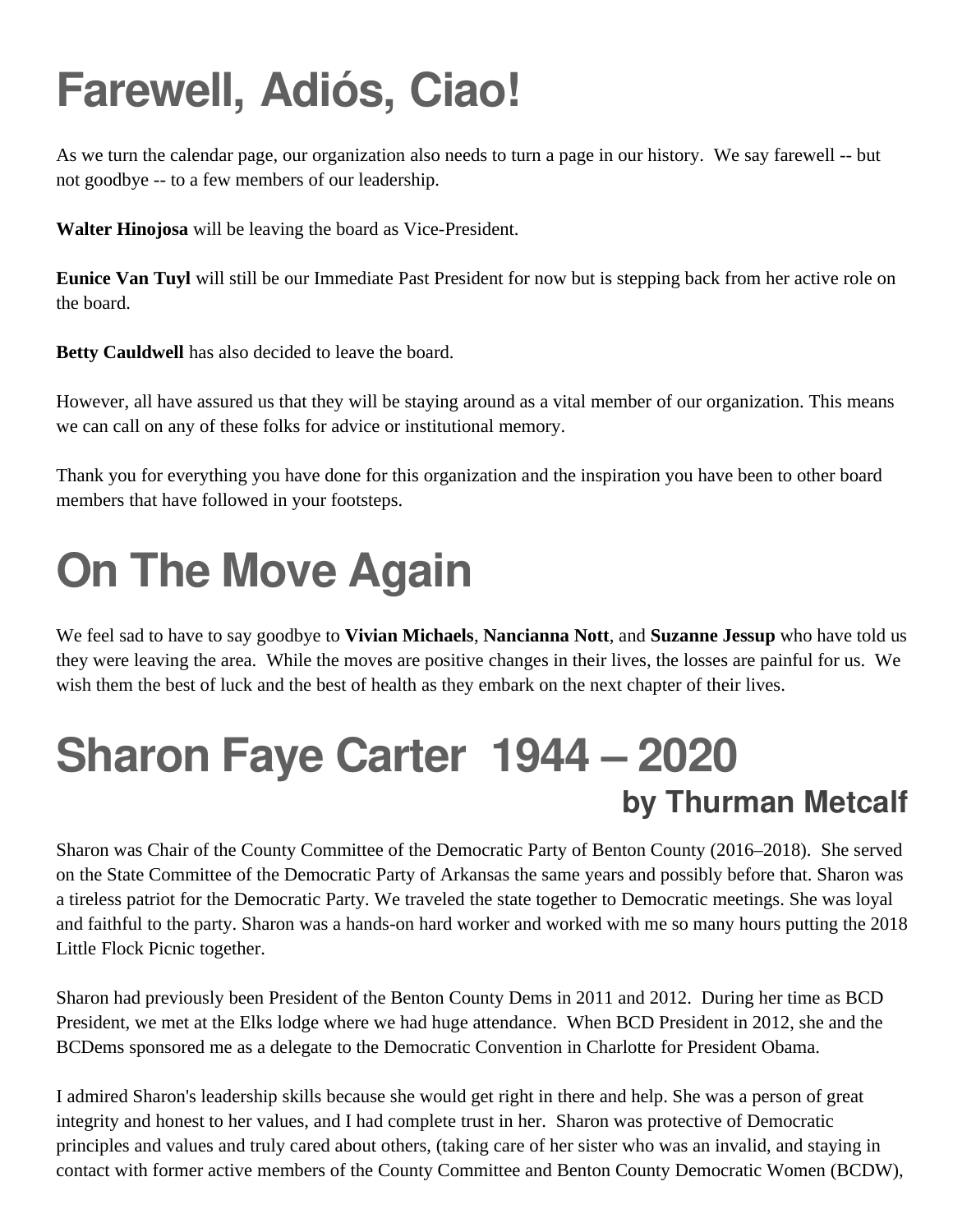letting others know about them. (I'm remembering when she let us know Barbara McCoy, former Chair and BCDW President was having a birthday and asked that we call, rather than send a card because her macular degeneration made reading difficult - Suzanne M).

(Sharon knew the party rules, wanted them to be clear and expected them to be followed - Suzanne M). Sharon kept the Democratic Party of Benton County together in a tough time especially when the radical left wanted to spend money we didn't have. She was a voice of reason. We will miss her greatly.

In lieu of flowers, it was Sharon's wish that a fund for the continuing care of her disabled sister Irene. Please read more [and consider a gift here](https://www.gofundme.com/f/help-support-continuing-care-for-irene?utm_source=customer&utm_medium=copy_link&utm_campaign=p_cf+share-flow-1).

## **General Meeting Minutes**

#### **Benton County Dems ZOOM Virtual Meeting Monday, November 23, 2020**

- I. Call to order by Vice-President Walter Hinojosa in President Bailey's absence at 12:02
- II. Speakers

A. Walter Hinojosa introduced Janine Parry, Ph.D.

- 1. She is the founder and director of The Arkansas Poll at the University of Arkansas.
- 2. Presented highlights from her research findings from her work on the 2020 Presidential Election
	- a. Those who turned out to vote were younger than in previous presidential elections
	- b. Women voted for the winner in much greater proportions than men.
	- c. There were many polls that were off just as much as they were in 2016. Not only were the polls wrong, but they were off in the wrong direction.
	- d. In terms of Arkansas, we turned more Republican than many other states.
- 3. Dr. Perry took questions from the audience.
- B. Walter Hinojosa introduced Micah Wallace and Billy Cook of the Young Democrats of Arkansas.
	- 1. They spoke about the initiatives being promoted by their organization.
	- 2. They have more than 30 chapters at schools across the state.
	- 3. They have a large social media presence and are focusing on building their organization along with relationship building.
	- 4. Email address is ArkansasYoungDemocrats@gmail.com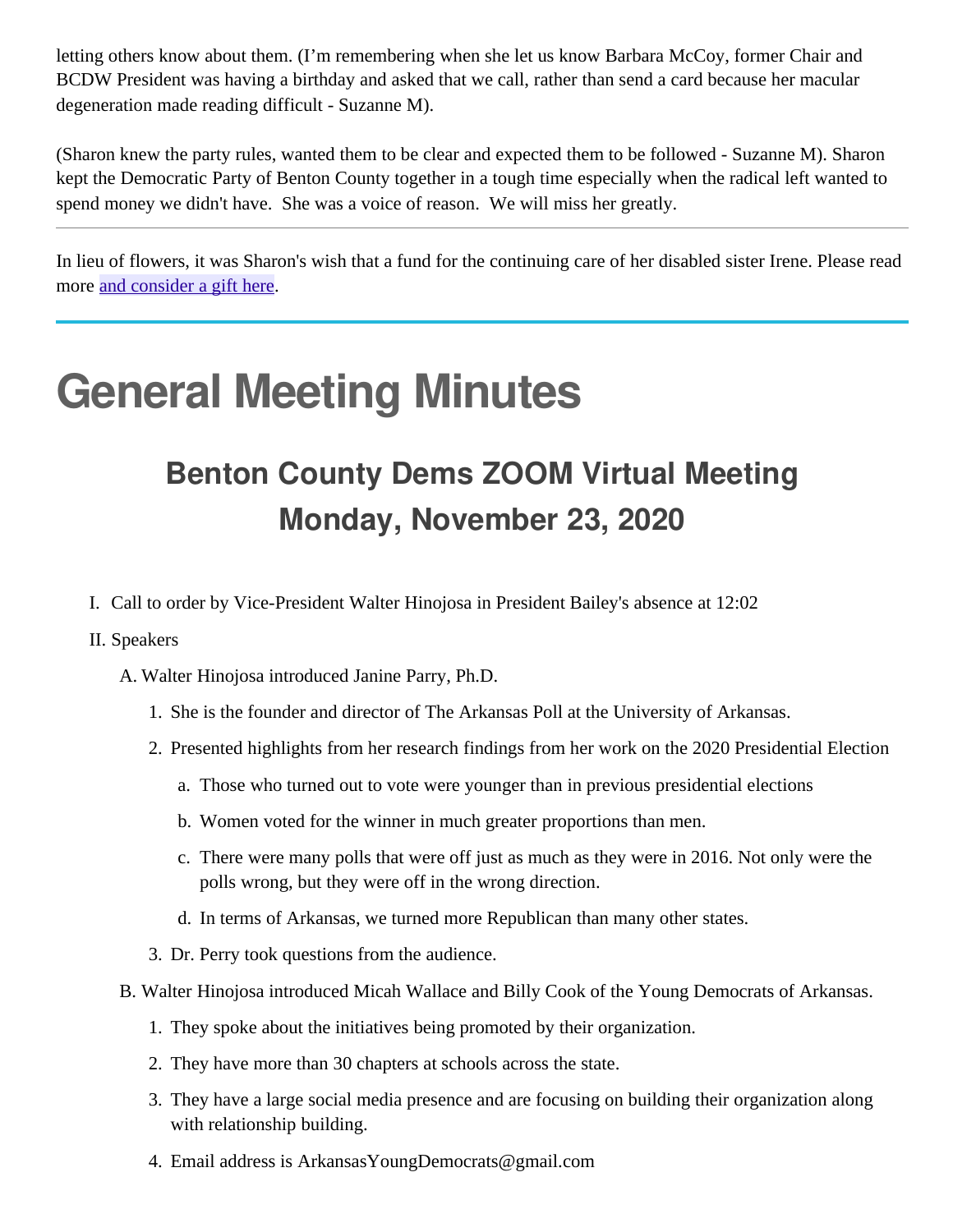5. Wallace and Cook took questions and listened to comments from attendees.

III.Business Meeting

- A. Walter told attendees of the need to conduct a few items of business
- B. He reminded everyone that their annual membership dues are due and instructed them on how to pay.
- C. There was a reminder about Blue Bowl contributions.
- D. Election of Officers
	- 1. Walter asked for any nominations from the floor. There being none, the nominations were closed.
	- 2. The proposed slate of officers was presented to the attendees.
		- President Julia Bailey
		- Vice-President David Bernstein
		- Treasurer Tim Boyer
		- Secretary Deb Ostas
	- 3. It was moved by Diana Kolman to accept the slate of offers by acclamation. It was seconded by Bill Beck.
	- 4. There was no discussion.
	- 5. The slate of officers was elected on a voice vote.
- E. Walter urged attendees to go to our website and read the proposed amendments to our organization's bylaws.
	- 1. Walter asked Joel Ewing to briefly outline the changes being proposed.
	- 2. Joel explained the proposed changes. There were no questions.
- F. There were general questions and comments from attendees.
- G. It was moved and seconded to approve the minutes of the last meeting. The motion was passed.
- H. According to the treasurer, the organization had a balance of \$1,476 as of November 18. The report was accepted on a voice vote.
- I. The meeting was adjourned at 1:09 p.m.

Respectfully submitted,

David Bernstein (standing in for) Deborah Ostas (Minutes taken from Zoom Meeting recording)